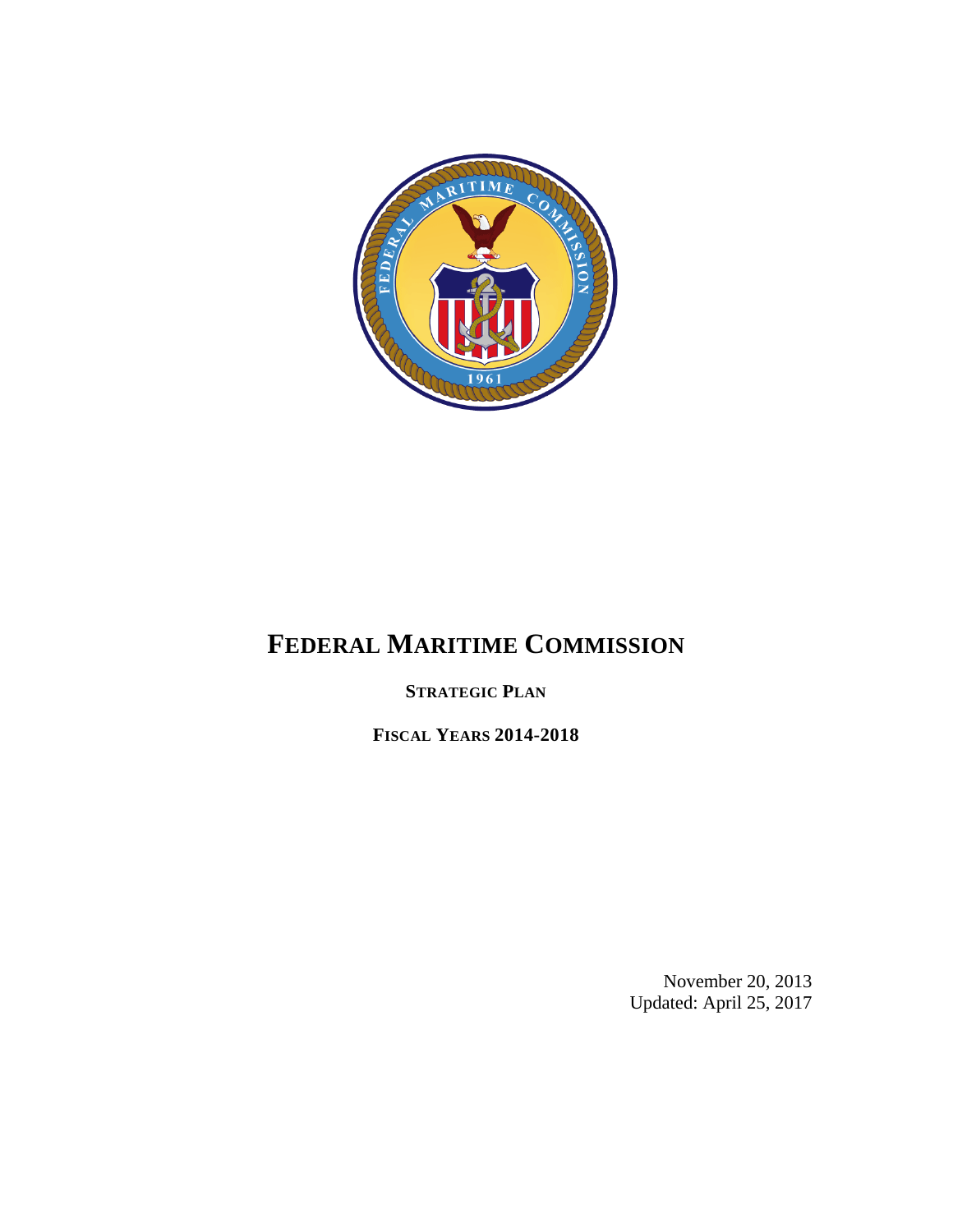# **Table of Contents**

| Summary of Strategic Goals, Objectives, and Performance Measures  6                                                                           |
|-----------------------------------------------------------------------------------------------------------------------------------------------|
|                                                                                                                                               |
| STRATEGIC GOAL 1 - Maintain an efficient and competitive international ocean                                                                  |
| <b>OBJECTIVE 1: ENHANCE EFFICIENCY IN THE TRADES THROUGH THE USE OF ASSET</b>                                                                 |
| STRATEGIC GOAL 2 – Protect the public from unlawful, unfair and deceptive ocean                                                               |
| OBJECTIVE 1: IDENTIFY AND TAKE ACTION TO END UNLAWFUL, UNFAIR AND                                                                             |
| <b>OBJECTIVE 2: PREVENT PUBLIC HARM THROUGH LICENSING AND FINANCIAL</b>                                                                       |
| <b>OBJECTIVE 3: ENHANCE PUBLIC AWARENESS OF AGENCY RESOURCES, REMEDIES</b><br>AND REGULATORY REQUIREMENTS THROUGH EDUCATION AND OUTREACH.  12 |
| <b>OBJECTIVE 4: IMPARTIALLY RESOLVE INTERNATIONAL SHIPPING DISPUTES</b><br>THROUGH ALTERNATIVE DISPUTE RESOLUTION AND ADJUDICATION.  13       |
|                                                                                                                                               |
|                                                                                                                                               |
|                                                                                                                                               |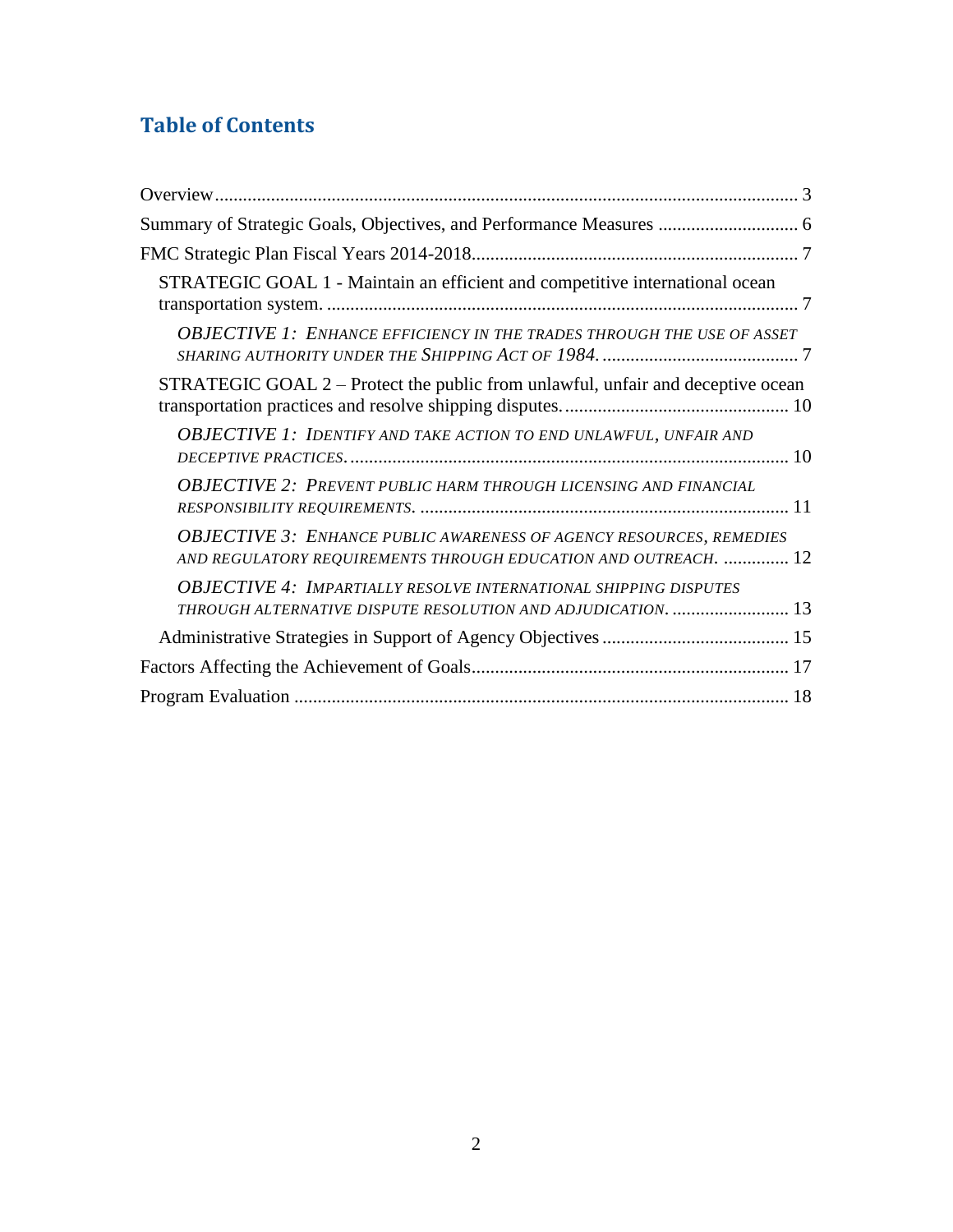## **Overview**

<span id="page-2-0"></span>The Federal Maritime Commission (FMC) is pleased to issue this revision of its 2014-2018 Strategic Plan. This revision replaces one of the existing performance measures under Strategic Goal 2, Objective 4: *Impartially resolve international shipping disputes through alternative dispute resolution and adjudication,* with a new measure for FY 2017 – 2018. The current measure in place since FY 2010, captures the *number of cases opened and closed each fiscal year using ombuds and ADR services assisting consumers to recover goods or funds*. Such matters are opened upon the request of the public for assistance and are subject to the normal fluctuations in consumers seeking help from the Commission. The new measure will more accurately reflect the FMC's performance assisting the public through its *ombuds* and ADR services.

This updated plan retains previous strategic goals one and two, as well as a section on the Administrative Strategies in support of Agency Objectives. This latter section was established for administrative support functions such as human resources, information technology and financial management. Each of these important functions is subject to its own stringent planning and measuring regimes pursuant to various laws and executive mandates. Those related plans support this updated strategic plan and are referenced and described herein. This plan sets goals and objectives for each fiscal year through 2018 and contains targets and measures linked to objectives via strategies. These objectives, strategies, targets, and measures drive the agency's budgetary process. This strategic plan conforms with the spirit and letter of the *GPRA Modernization Act of 2010*; OMB Circular A-11 *Preparation of Submission of Strategic Plans, and Annual Program Performance Reports*; and Executive Order 13450 – *Improving Government Program Performance.*

#### *Mission*

To foster a fair, efficient and reliable international ocean transportation system and to protect the public from unfair and deceptive practices.

#### *Strategic Goal 1*

Maintain an efficient and competitive international ocean transportation system.

#### *Strategic Goal 2*

Protect the shipping public from unlawful, unfair and deceptive ocean transportation practices and resolve shipping disputes.

#### *History*

The FMC was established as an independent regulatory agency by Reorganization Plan No. 7, effective August 12, 1961. Prior to that time, the Federal Maritime Board was responsible for both the regulation of ocean commerce and the promotion of the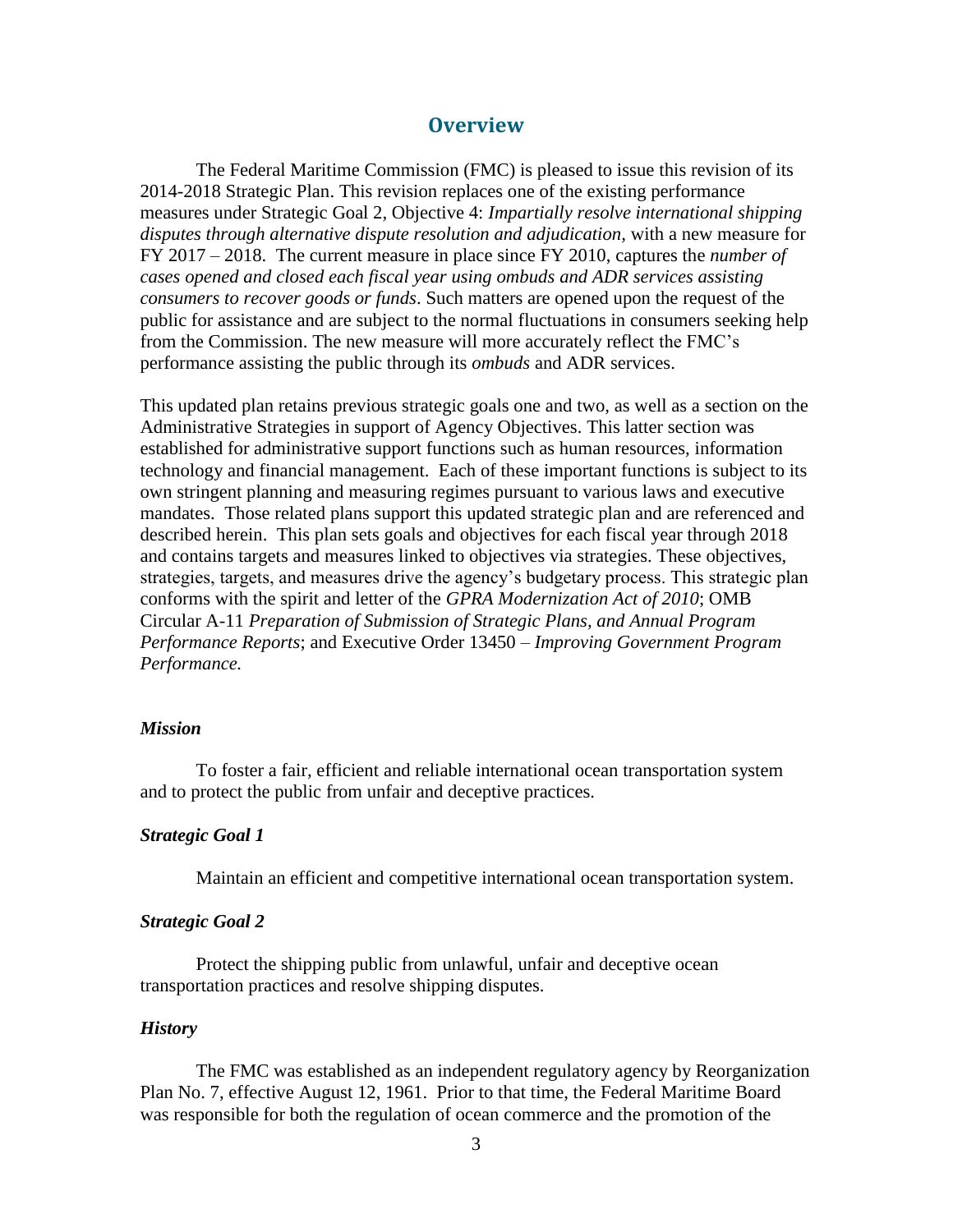United States Merchant Marine. Under the reorganization plan, the shipping laws of the U.S. were separated into two categories — regulatory and promotional. The responsibilities associated with the promotion of an adequate and efficient U.S. Merchant Marine were assigned to the Maritime Administration, now located within the Department of Transportation. The newly created FMC was charged with administering the regulatory provisions of the shipping laws.

The Commission is responsible for the regulation of oceanborne transportation in the foreign commerce of the United States. The passage of the Shipping Act of 1984 (Shipping Act) brought about major change in the regulatory regime applicable to shipping companies operating in the U.S. foreign commerce. The subsequent passage of the Ocean Shipping Reform Act of 1998 (OSRA), with its deregulatory amendments and modifications to the Shipping Act, further signaled a significant shift in shipping regulation.

#### *Functions*

The principal statutes administered by the Commission are the Shipping Act, the Foreign Shipping Practices Act of 1988 (FSPA), section 19 of the Merchant Marine Act, 1920 (1920 Act), and Pub. L. No. 89-777. Most of these statutes were amended by OSRA and are now codified in Title 46 of the U.S. Code at sections 40101 through 44106.

The Commission's principal regulatory responsibilities include:

- Reviewing agreements among ocean common carriers and marine terminal operators (MTOs) relating to service in the U.S. foreign oceanborne trades, to ensure that they do not cause substantial increases in transportation costs or decreases in transportation services.
- Maintaining the service contracts database and reviewing service contracts between ocean common carriers and shippers to guard against detrimental effects to shipping in the U.S. foreign trades.
- Providing a forum for exporters, importers and other members of the shipping public to obtain relief from ocean shipping practices or disputes that impede the flow of commerce and otherwise cause economic harm.
- Ensuring that common carriers' tariff rates and charges are accessible to the shipping public in private, electronically accessible systems.
- Monitoring rates, charges, and rules of foreign government-owned or controlled carriers to ensure that they are just and reasonable.
- Issuing passenger vessel certificates evidencing financial responsibility of vessel owners or charterers to pay judgments for personal injury or death, or to refund passenger fares for the nonperformance of a voyage or cruise.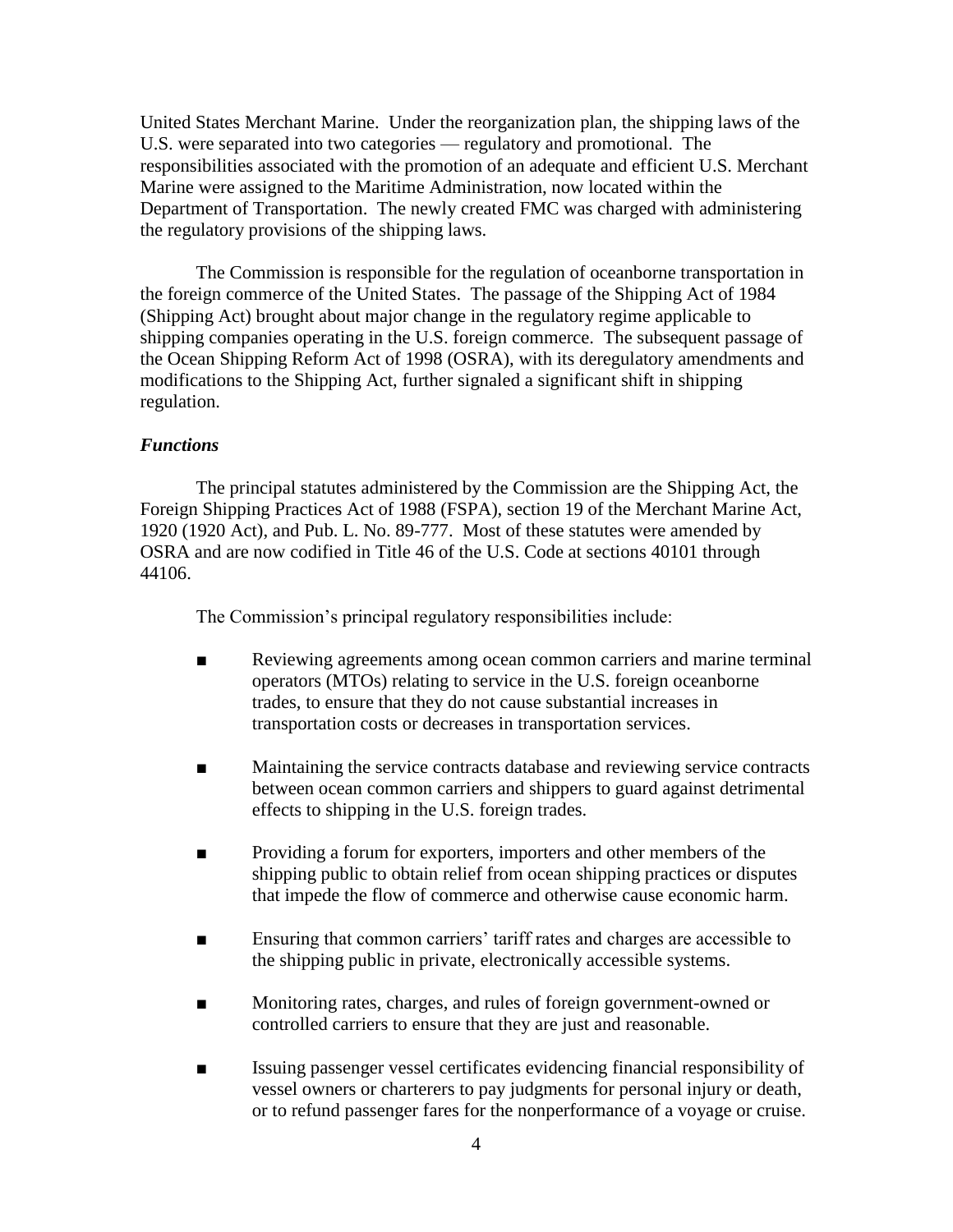- Licensing ocean transportation intermediaries (OTIs) in the U.S. to protect the public from unqualified, insolvent, or dishonest companies.
- Ensuring that OTIs maintain sufficient financial responsibility to protect the shipping public from financial loss.
- Protecting the shipping public against economic harm by investigating rates, charges, classifications, and practices of common carriers, MTOs, and OTIs operating in the foreign commerce of the U.S, and acting to stop unjust or unlawful practices.
- Taking action to address unfavorable conditions arising out of foreign government or business practices in the U.S. foreign shipping trades.

#### *Organization*

The Commission is composed of five commissioners appointed by the President with the advice and consent of the Senate. Commissioners serve five-year, staggered terms, and no more than three members of the Commission may belong to the same political party. The President designates one of the Commissioners to serve as Chairman. The Chairman is the chief executive and administrative officer of the agency.

The Commission's organizational units consist of: the Offices of the General Counsel, Secretary (including the Library), Consumer Affairs and Dispute Resolution Services, Administrative Law Judges, Equal Employment Opportunity, Inspector General, Managing Director, Budget and Finance, Human Resources, Information Technology, and Management Services; the Bureaus of Certification and Licensing, Enforcement, and Trade Analysis; and the Commission's Area Representatives.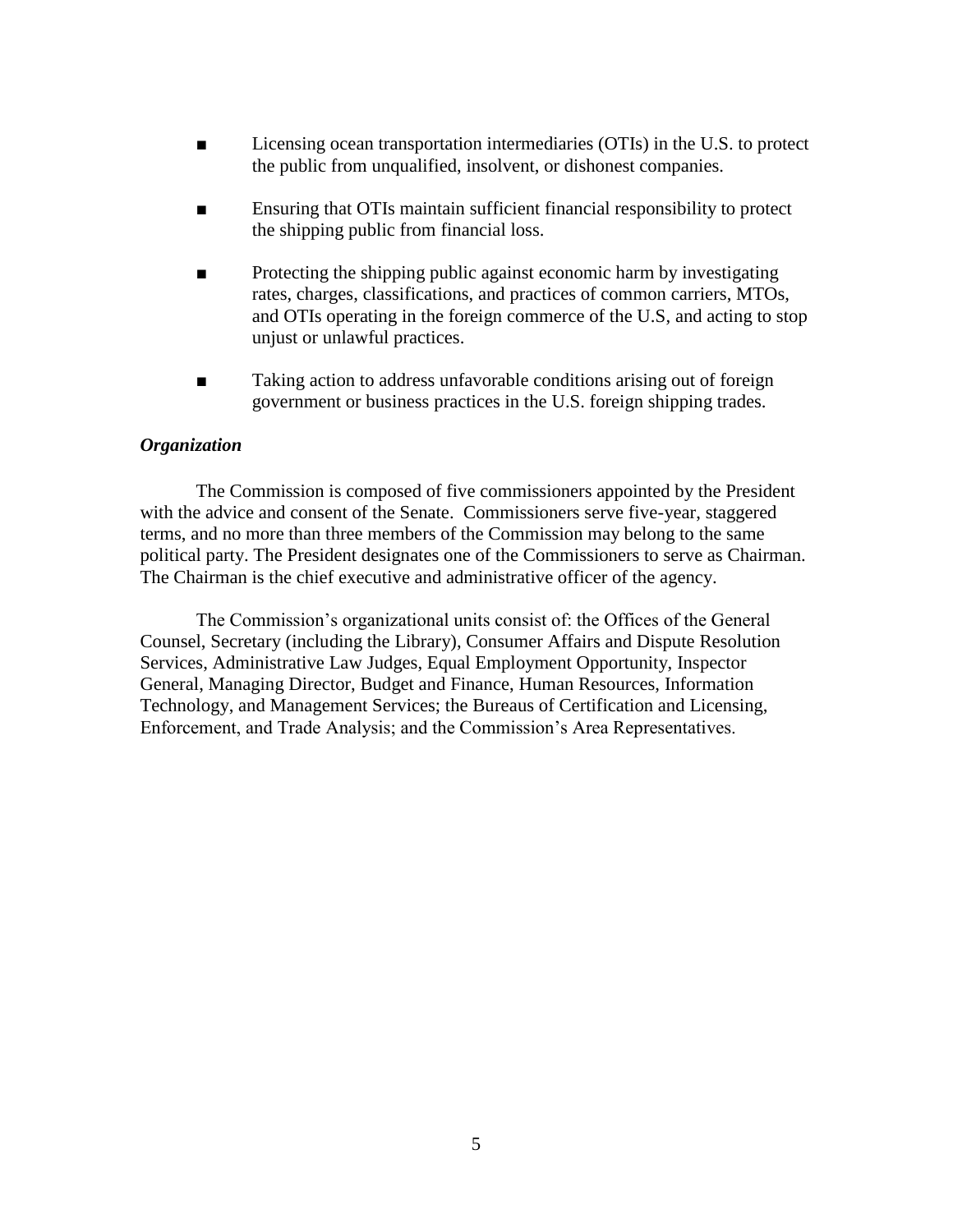# **Summary of Strategic Goals, Objectives, and Performance Measures**

<span id="page-5-0"></span>*STRATEGIC GOAL 1: Maintain an Efficient & Competitive International Ocean Transportation System*

**OBJECTIVE 1:** Enhance efficiency in the trades through the use of asset sharing authority under the Shipping Act of 1984.

| <b>Performance Measure:</b> Percentage share of U.S.   | 2012        | 2013            | 2014  | 2015                 | 2016  | 2017 | 2018          |
|--------------------------------------------------------|-------------|-----------------|-------|----------------------|-------|------|---------------|
| containerized cargo moving on other agreement parties' | Actual      | Target   Target |       | Target Target Target |       |      | <b>Target</b> |
| vessels in major U.S. trades.                          | $\rm N/A^1$ | 39%             | 39.5% | 40%                  | 40.5% | 41%  | 41.5%         |

*STRATEGIC GOAL 2: Protect the public from unlawful, unfair and deceptive ocean transportation practices and resolve shipping disputes.*

**OBJECTIVE 1:** Identify and take action to end unlawful, unfair and deceptive practices.

| Performance Measure: Percentage of enforcement<br>actions taken under the Shipping of 1984 Act success-<br>fully resolved through favorable judgment, settlement,<br>issuance of default judgment, or compliance letter or<br>notice. | 2012<br><b>Actual</b> | 2013<br><b>Target</b> | 2014<br><b>Target</b> | 2015<br><b>Target</b> | 2016<br><b>Target</b> | 2017<br><b>Target</b> | 2018<br><b>Target</b> |
|---------------------------------------------------------------------------------------------------------------------------------------------------------------------------------------------------------------------------------------|-----------------------|-----------------------|-----------------------|-----------------------|-----------------------|-----------------------|-----------------------|
|                                                                                                                                                                                                                                       | 88%                   | 76%                   | 76.5%                 | 77%                   | 77.5%                 | 77.5%                 | 77.5%                 |

**OBJECTIVE 2:** Prevent public harm through licensing and financial responsibility requirements.

| Performance Measure: Percentage of decisions on<br>completed OTI license applications rendered within 60                                                            | 2012<br><b>Actual</b> | 2013<br><b>Target</b> | 2014<br><b>Target</b> | 2015<br><b>Target</b> | 2016<br><b>Target</b> | 2017<br><b>Target</b> | 2018<br><b>Target</b> |  |
|---------------------------------------------------------------------------------------------------------------------------------------------------------------------|-----------------------|-----------------------|-----------------------|-----------------------|-----------------------|-----------------------|-----------------------|--|
| calendar days of receipt, facilitating lawful operation of<br>OTIs with the appropriate character and experience.                                                   | 90.2%                 | 75%                   | 75%                   | 75%                   | 75%                   | 75%                   | 75%                   |  |
| Performance Measure: Percentage of cruise line<br>operators examined during the year that have the full                                                             | 2012<br><b>Actual</b> | 2013<br><b>Target</b> | 2014<br><b>Target</b> | 2015<br><b>Target</b> | 2016<br><b>Target</b> | 2017<br><b>Target</b> | 2018<br><b>Target</b> |  |
| financial coverage required by regulation to protect<br>against loss from non-performance or casualty.                                                              | 100%                  | 93%                   | 94%                   | 95%                   | 95%                   | 95%                   | 95%                   |  |
| $\overline{\text{ODINOMININA}}$ $\overline{\text{P}}$ 1 1 1 $\overline{\text{C}}$ $\overline{\text{C}}$ 1 1 1 $\overline{\text{C}}$ 1 1 1 $\overline{\text{C}}$ 1 1 |                       |                       |                       |                       |                       |                       |                       |  |

**OBJECTIVE 3:** Enhance public awareness of agency resources, remedies and regulatory requirements through education and outreach.

| <b>Performance Measure:</b> Percentage of key                                   | 2012   | 2013          | 2014          | 2015   | 2016          | 2017   | 2018          |
|---------------------------------------------------------------------------------|--------|---------------|---------------|--------|---------------|--------|---------------|
| Commission issuances, orders and reports are                                    | Actual | <b>Target</b> | <b>Target</b> | Target | <b>Target</b> | Target | <b>Target</b> |
| available through the Commission's website<br>within 5 working days of receipt. | 79%    | 76%           | 76%           | 78%    | 80%           | 82%    | 84%           |

**OBJECTIVE 4:** Impartially resolve international shipping disputes through alternative dispute resolution and adjudication.

| Performance Measure: Number of cases opened and<br>closed each fiscal year using <i>ombuds</i> and ADR services<br>assisting consumers to recover goods or funds. <sup>2</sup> | 2012<br><b>Actual</b> | 2013<br><b>Target</b> | 2014<br><b>Target</b> | 2015<br><b>Target</b> | 2016<br><b>Target</b> | 2017<br><b>Target</b> | 2018<br><b>Target</b> |
|--------------------------------------------------------------------------------------------------------------------------------------------------------------------------------|-----------------------|-----------------------|-----------------------|-----------------------|-----------------------|-----------------------|-----------------------|
|                                                                                                                                                                                | 893                   | 800                   | 825                   | 825                   | 825                   | N/A                   | N/A                   |
| <b>Performance Measure:</b> Percentage of <i>ombuds</i> and<br>ADR matters closed within 6 months of request for<br>assistance. $3$                                            | 2012<br><b>Actual</b> | 2013<br><b>Target</b> | 2014<br>Target        | 2015<br><b>Target</b> | 2016<br><b>Target</b> | 2017<br><b>Target</b> | 2018<br><b>Target</b> |
|                                                                                                                                                                                | N/A                   | N/A                   | N/A                   | N/A                   | N/A                   | 60%                   | 60.5%                 |
| Performance Measure: Percentage of formal<br>complaints or Commission initiated orders of<br>investigation completed within two years of filing or<br>Commission initiation.   | 2012<br><b>Actual</b> | 2013<br><b>Target</b> | 2014<br><b>Target</b> | 2015<br><b>Target</b> | 2016<br><b>Target</b> | 2017<br><b>Target</b> | 2018<br><b>Target</b> |
|                                                                                                                                                                                | 73%                   | 56%                   | 58%                   | 58%                   | 60%                   | 62%                   | 64%                   |

<span id="page-5-1"></span> $\overline{a}$ 

<sup>&</sup>lt;sup>1</sup> This is a new Objective and Measure for FY 2013, therefore there is no actual FY 2012 performance data.

<sup>&</sup>lt;sup>2</sup> This Measure was replaced in FY 2017.

<sup>&</sup>lt;sup>3</sup> This is a new Measure for FY 2017 and 2018 that more accurately reflects the FMC's performance in this area.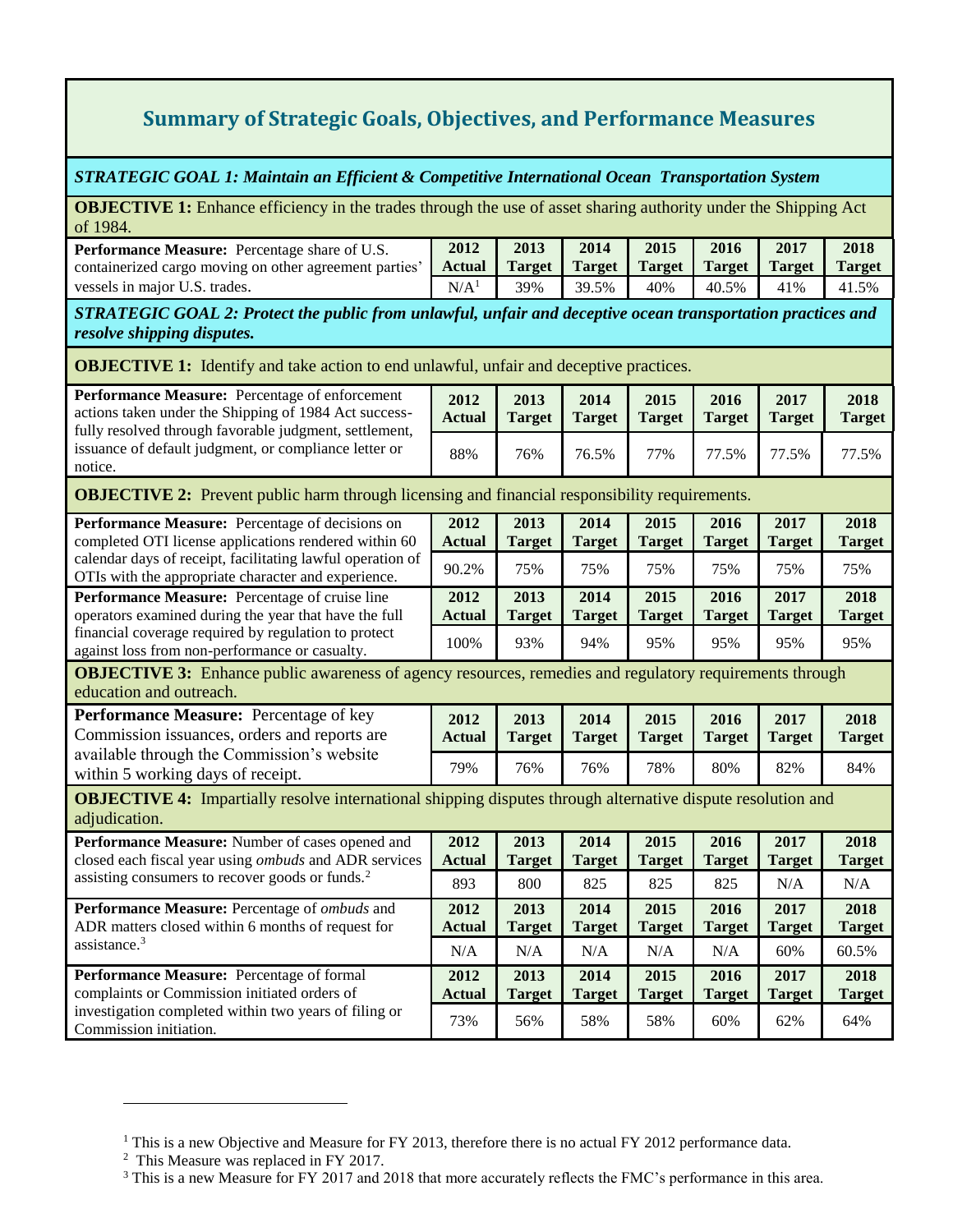## **FMC Strategic Plan Fiscal Years 2014-2018**

#### <span id="page-6-0"></span>**STRATEGIC GOAL 1 - Maintain an efficient and competitive international ocean transportation system.**

The Federal Maritime Commission (FMC) or (Commission) is responsible for the regulation of oceanborne transportation in the foreign commerce of the United States pursuant to the provisions of the Shipping Act of 1984 (Shipping Act). A stated policy objective of the Shipping Act is "to promote the growth and development of United States exports through competitive and efficient ocean transportation and by placing a greater reliance on the marketplace." The Commission's oversight of carrier and terminal operator antitrust immunity, as part of a non-discriminatory regulatory process, works to provide an efficient and economic transportation system in the ocean commerce of the United States. In addition, the Commission addresses unfavorable conditions affecting U.S. carriers in U.S. oceanborne trades when such conditions do not exist for foreign carriers.

Following the global economic downturn and during this time of recovery, the Commission's oversight is of key importance. Efficiency and competition in the transportation system are essential to the re-growth of trade and the creation of jobs.

## <span id="page-6-1"></span>*OBJECTIVE 1: ENHANCE EFFICIENCY IN THE TRADES THROUGH THE USE OF ASSET SHARING AUTHORITY UNDER THE SHIPPING ACT OF 1984.*

The agency will achieve this objective through a number of strategies (as indicated below) aimed at using its statutory authority in a fair and expeditious manner to readily permit use of asset sharing agreements.

The FMC is also charged with protecting the shipping public, and ultimately American exporters and consumers, from possible abuse of the limited antitrust immunity granted by Congress to international liner carriers and domestic marine terminal operators under the Shipping Act. In addition, the FMC is responsible, under the Foreign Shipping Practices Act of 1988, for investigating whether laws, rules, regulations or practices of foreign governments, or the practices of foreign carriers result in the existence of unfavorable conditions in U.S. trades.

The Shipping Act requires that vessel operating common carriers (VOCCs) and marine terminal operators (MTOs) that wish to establish agreements that would benefit from antitrust immunity file copies of their agreements with the FMC. FMC staff review these proposed agreements when they are initially filed, and before they take effect. The FMC allows agreements to proceed when they do not cause competitive harm. The FMC is authorized, pursuant to section  $6(g)$  of the Shipping Act, to seek appropriate injunction relief against any agreement which is likely to result in a reduction in competition of the sort that could be expected to unreasonably raise transportation costs or reduce transportation service.

The Shipping Act and implementing regulations also authorize the FMC to require that agreement parties (a) provide accompanying information needed to assess certain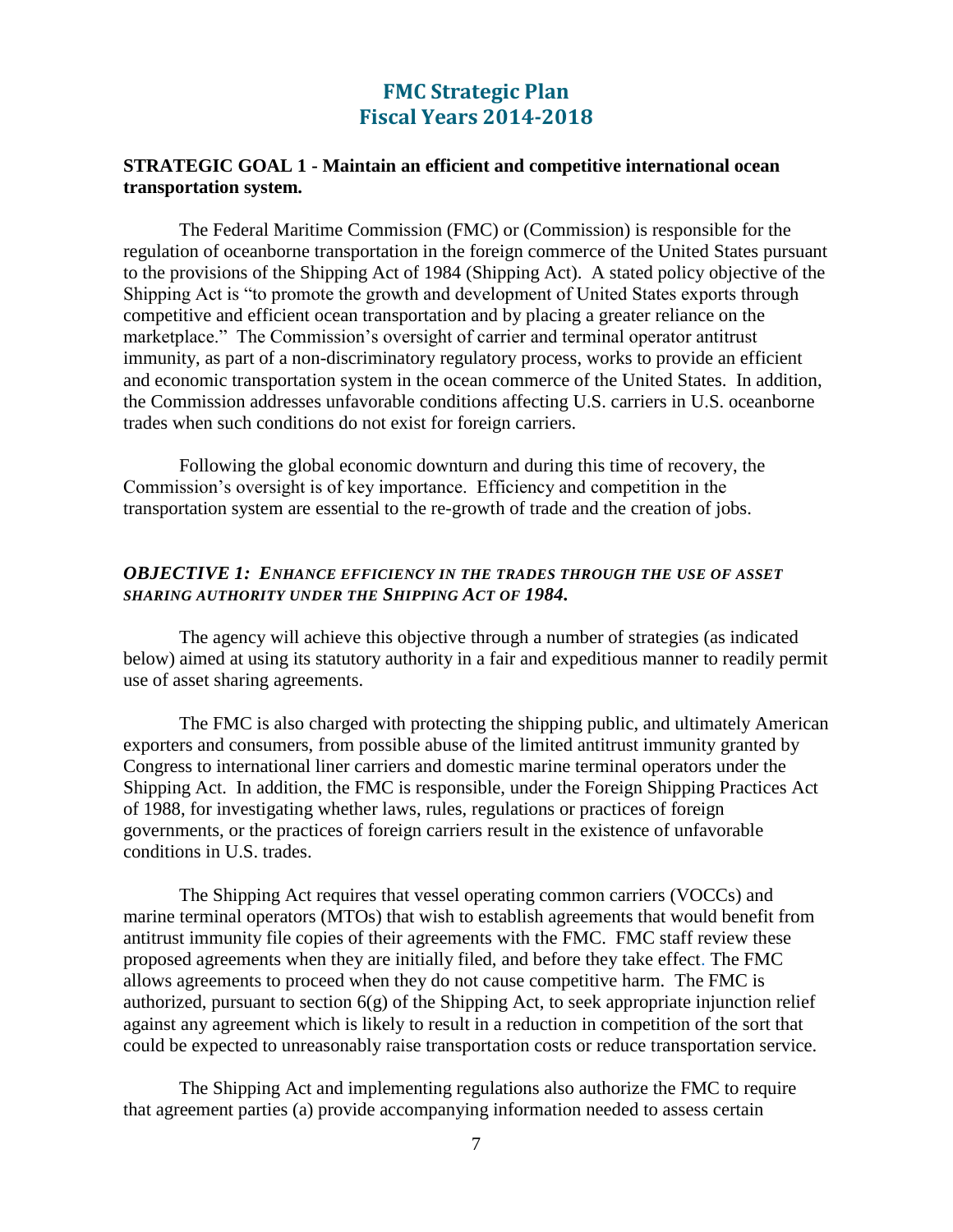categories of agreements upon request; (b) file certain standard types of reports —including quarterly economic data and/or minutes of meetings held by the agreement parties depending on the authorities sought in the agreement; and (c) submit special informational reports, if the FMC requires them, once the agreement comes into effect. These reporting requirements, and the economic data and information about agreement activities they provide, allow the FMC to initially evaluate, and continue to monitor on an on-going basis, the conduct of the parties to VOCC and MTO agreements with limited antitrust immunity.

In recent years, the FMC has seen an increase in operational VOCC and MTO agreements, many of which allow cooperation to improve efficiency, allow sustainable growth, or respond to new or imminent environmental regulations. The FMC gives consideration to likely efficiency, sustainability, and environmental benefits when evaluating their net impact on competition, transportation cost, and transportation service.

Under the Foreign Shipping Practices Act of 1988 (FSPA), the Commission can address adverse conditions affecting U.S. carriers in the U.S. oceanborne trades, when such conditions do not exist for foreign carriers or others providing maritime or maritime-related services in the U.S. Section 9 of the Shipping Act also charges the Commission with regulating the rates, charges, and rules of foreign government-owned or -controlled carriers to ensure that they are just and reasonable.

## **1. Strategies**

The Commission's performance measure tracking the use of asset sharing agreements will be achieved through the following strategies. These strategies cover a broad range of Commission activities, all using agency resources to foster the purposes of the Shipping Act, particularly with regard to the asset sharing agreements under this objective:

- Review initial agreements and amendments, including any additional information requested by the FMC, to determine the likelihood that the agreement parties could engage in substantially anti-competitive conduct with respect to transportation costs or services.
- Review, on a regular, on-going basis, the data and information provided in standard reports and special reporting measures to assess the existence or likelihood of substantially anti-competitive conduct or unfavorable trade conditions.
- Initiate meetings with representatives of the FMC's various stakeholder industries to help determine whether anti-competitive behavior or unfavorable trade conditions exist in U.S. trades.
- Conduct research studies on current competition issues with respect to U.S. trades.
- Actively monitor for and record the presence of all foreign controlled carriers in U.S. trades, and regularly review their pricing practices.
- Obtain information via inquiries and/or complaints about conduct or conditions that impede the efficient movement of cargo.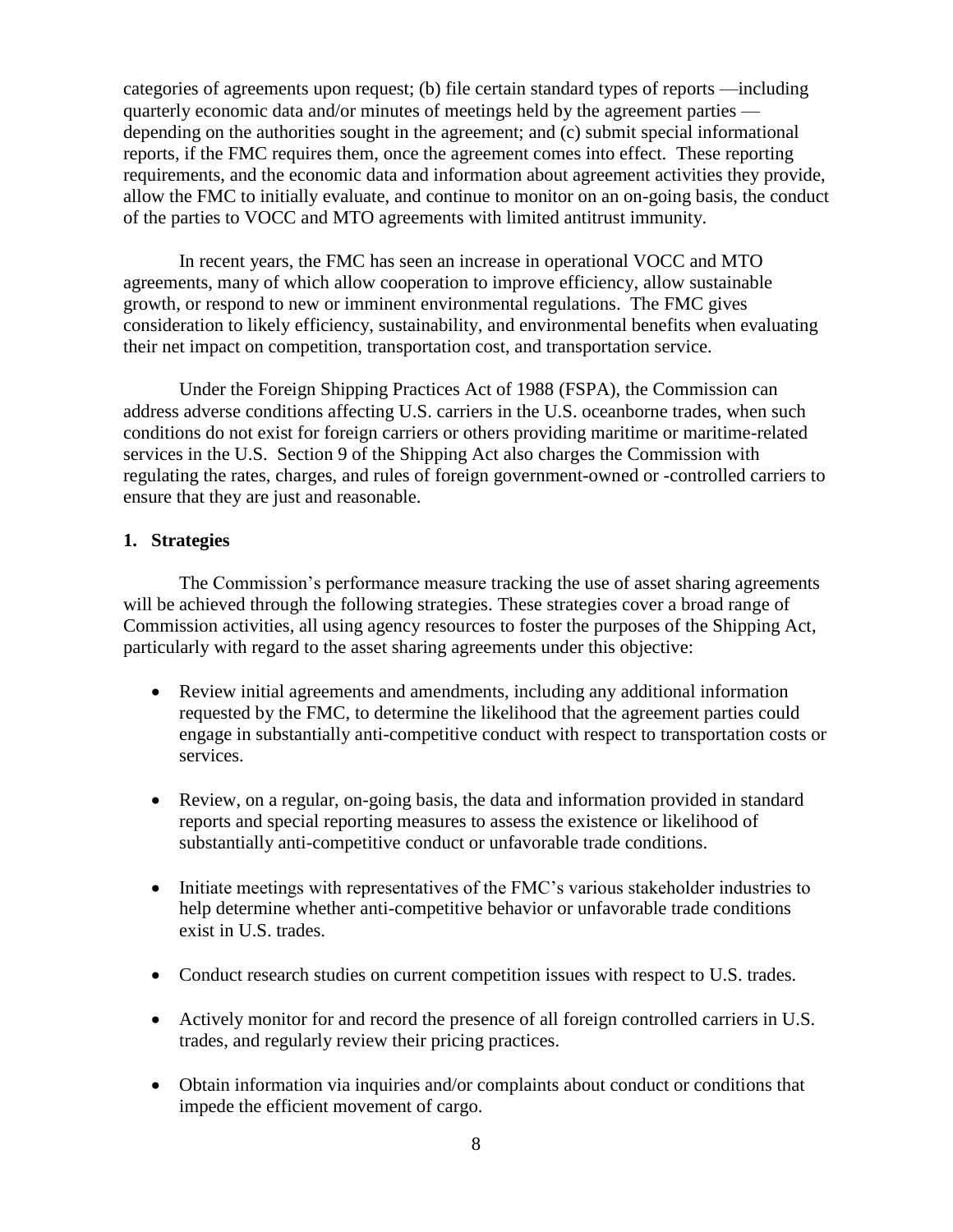- Ensure competitive conditions in the U.S. foreign oceanborne trades by working with agreement parties on an informal basis to negotiate changes in agreements that raise competitive concerns.
- Preserve competition and efficiency in ocean transportation by seeking appropriate injunctive relief under section 6 of the Shipping Act for agreements likely, by a reduction in competition, to produce an unreasonable reduction in transportation service or an unreasonable increase in transportation cost.
- Assess, acknowledge and promote environmentally sustainable shipping practices and environmentally protective agreement activities.
- Address disruptions in the ocean transportation marketplace by investigating carrier and marine terminal operator violations of the Shipping Act.
- Take action under the FSPA to address adverse conditions affecting U.S. carriers in the U.S. oceanborne trades, when such conditions do not exist for foreign carriers or others providing maritime or maritime-related services in the U.S.
- Make rules and regulations, pursuant to the 1920 Act, affecting shipping in the foreign trade not in conflict with law in order to adjust or meet general or special conditions unfavorable to shipping in the foreign trade.
- Ensure timely action on formal proceedings undertaken to protect competition.
- Maintain an electronic library, accessible from the FMC's website, of agreement documents so as to allow interested parties to easily search for and download those documents.

## **2. Five-Year Performance Measure**

• Percentage share of U.S. containerized cargo moving on other agreement parties' vessels in major U.S. trades.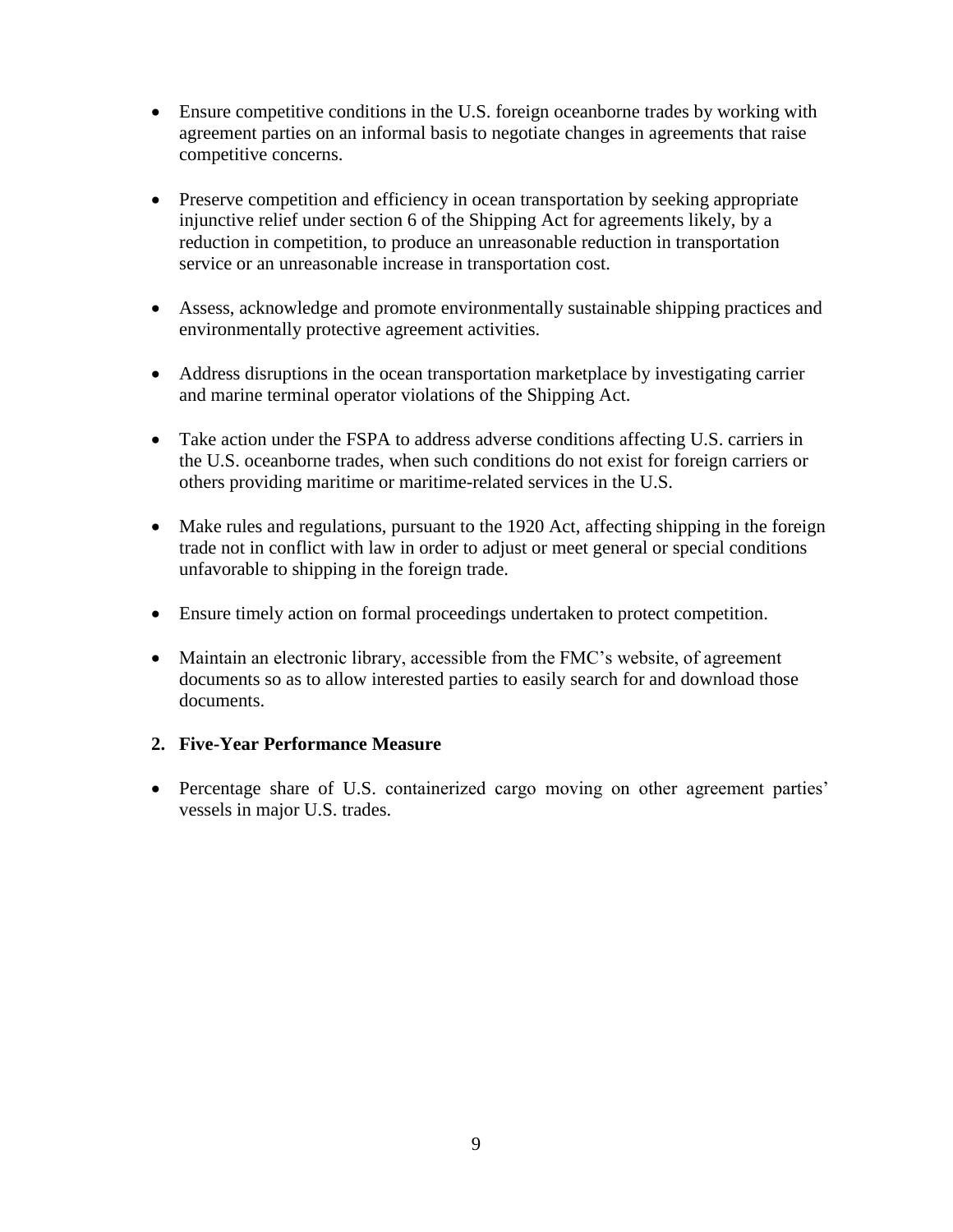#### <span id="page-9-0"></span>**STRATEGIC GOAL 2 – Protect the public from unlawful, unfair and deceptive ocean transportation practices and resolve shipping disputes.**

The FMC has jurisdiction over activities of ocean carriers and marine terminal operators in a variety of their commercial activities in international ocean commerce. The FMC has a wide variety of responsibilities in protecting the shipping public from financial harm.

Those responsibilities include the licensing of ocean transportation intermediaries that serve U.S. trades; assisting the public in the resolution of informal complaints related to the shipment of goods or to passenger vessel cruises; the identification and prosecution of unreasonable or unjust practices by carrier or marine terminals; and the investigation and satisfaction of formal complaints alleging violation of the Shipping Act. To carry out its broad mission, the FMC uses various means including monitoring, investigation, education, enforcement, and ombuds services.

The Commission, and its regional area representatives, also have a role in the education of the public and of industry groups involved in U.S. international trade with respect to their rights and/or responsibilities under the Shipping Act – including informing them of available Commission resources that might be of use to them.

#### <span id="page-9-1"></span>*OBJECTIVE 1: IDENTIFY AND TAKE ACTION TO END UNLAWFUL, UNFAIR AND DECEPTIVE PRACTICES.*

This objective will be met through agency strategies including gathering intelligence, monitoring OTI activity, audits, effective prosecution and dealing with complaints on violations.

The FMC is responsible for ensuring that individual carriers and marine terminal operators, as well as those permitted by agreement to act in concert, treat shippers and other members of the shipping public fairly by not engaging in prohibited acts set out in the Shipping Act. In the effort to identify such practices, the FMC maintains a visible presence amongst regulated entities, collects intelligence in a variety of ways and exchanges intelligence with other regulatory and law enforcement agencies.

In order to ensure compliance with laws and regulations under the jurisdiction of the FMC, various formal and informal actions may be taken by the Commission. Formal investigations are initiated when violations are discovered, though often the Commission enters into settlement agreements ending violative activities.

#### **1. Strategies**

The following strategies are specifically aimed at achieving the five year performance measure of successfully resolving enforcement actions through various means.

 Gather intelligence through visible and accessible presence in the regulated community in order to identify unlicensed OTIs and other violations.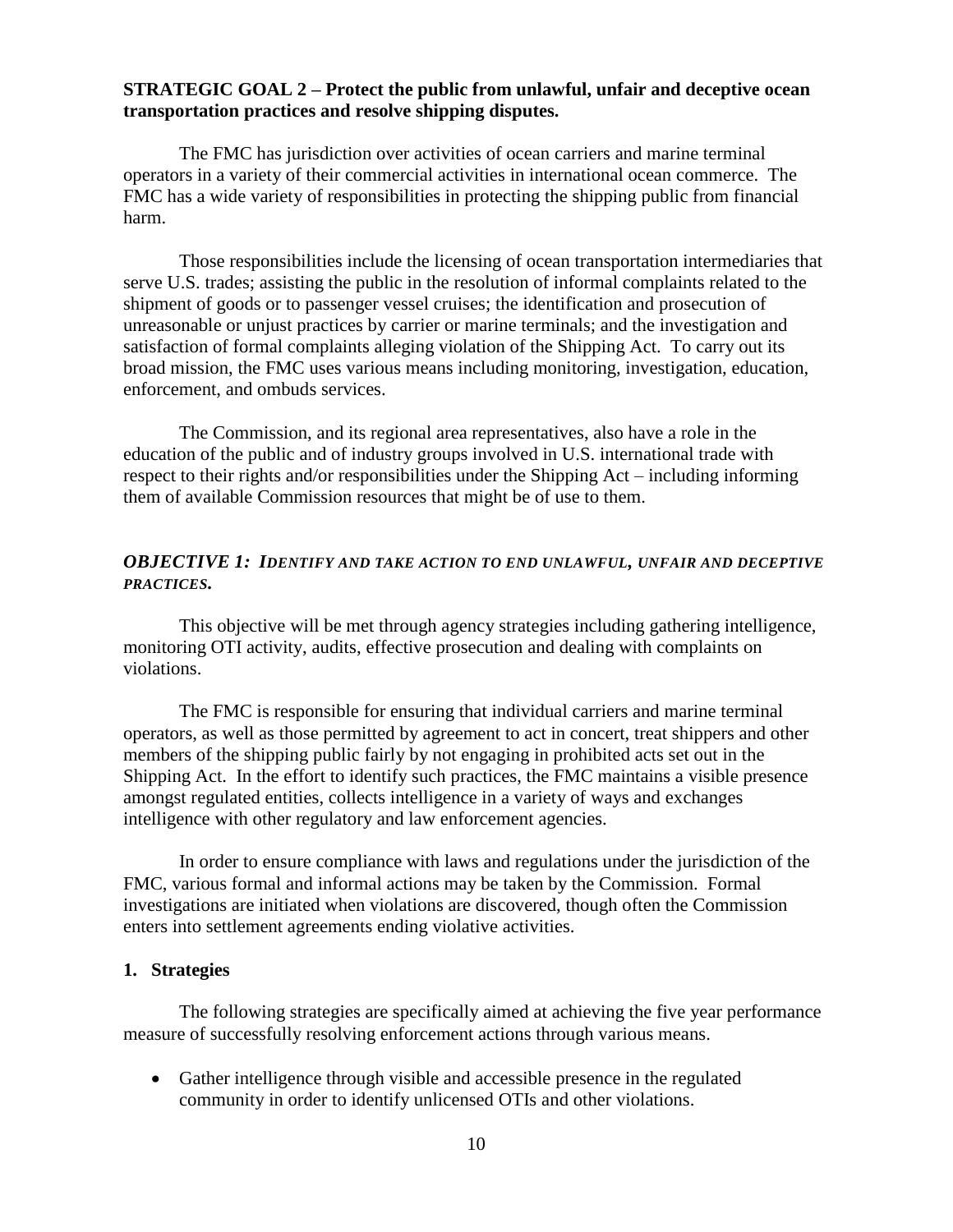- Monitor advertising in print, television, radio and online to identify illegal practices.
- Gather information related to potential unlicensed OTIs.
- Receive and respond to complaints regarding egregious violations and practices.
- Identify subjects who offer, advertise or provide passage on vessels having berths or staterooms to accommodate 50 or more passengers and have not met FMC financial requirements.
- Audit ocean carriers and OTIs based upon information received and on a random basis.
- Exchange information and liaise with other federal, state and local investigative and regulatory agencies and bureaus.
- Review tariffs for accessibility and accuracy.
- Investigate allegations of unlawful, unfair and deceptive practices.
- Efficiently prosecute alleged violations of the Shipping Act.
- Reach voluntary agreement with alleged violators to cease unlawful, unfair and deceptive practices.
- Respond to inquiries regarding complaint history of transportation providers and advise consumer of means to protect themselves.

## **2. Five-Year Performance Measures**

 Percentage of enforcement actions taken under the Shipping Act successfully resolved through favorable judgment, settlement, issuance of default judgment, or compliance letter or notice.

## <span id="page-10-0"></span>*OBJECTIVE 2: PREVENT PUBLIC HARM THROUGH LICENSING AND FINANCIAL RESPONSIBILITY REQUIREMENTS.*

To prevent public harm the Commission has developed the following four strategies: OTI licensing, issuing PVO certificates, monitoring PVO unearned passenger revenue and updating bond and coverage amounts.

The FMC licenses and regulates ocean transportation intermediaries (OTIs), including ocean freight forwarders and NVOCCs, and ensures that OTIs have sufficient financial responsibility. As well, the FMC issues certificates to owners and operators of passenger vessels (PVOs) that have evidenced financial responsibility to satisfy liability incurred for nonperformance of voyages and for death or injury to passengers and other persons.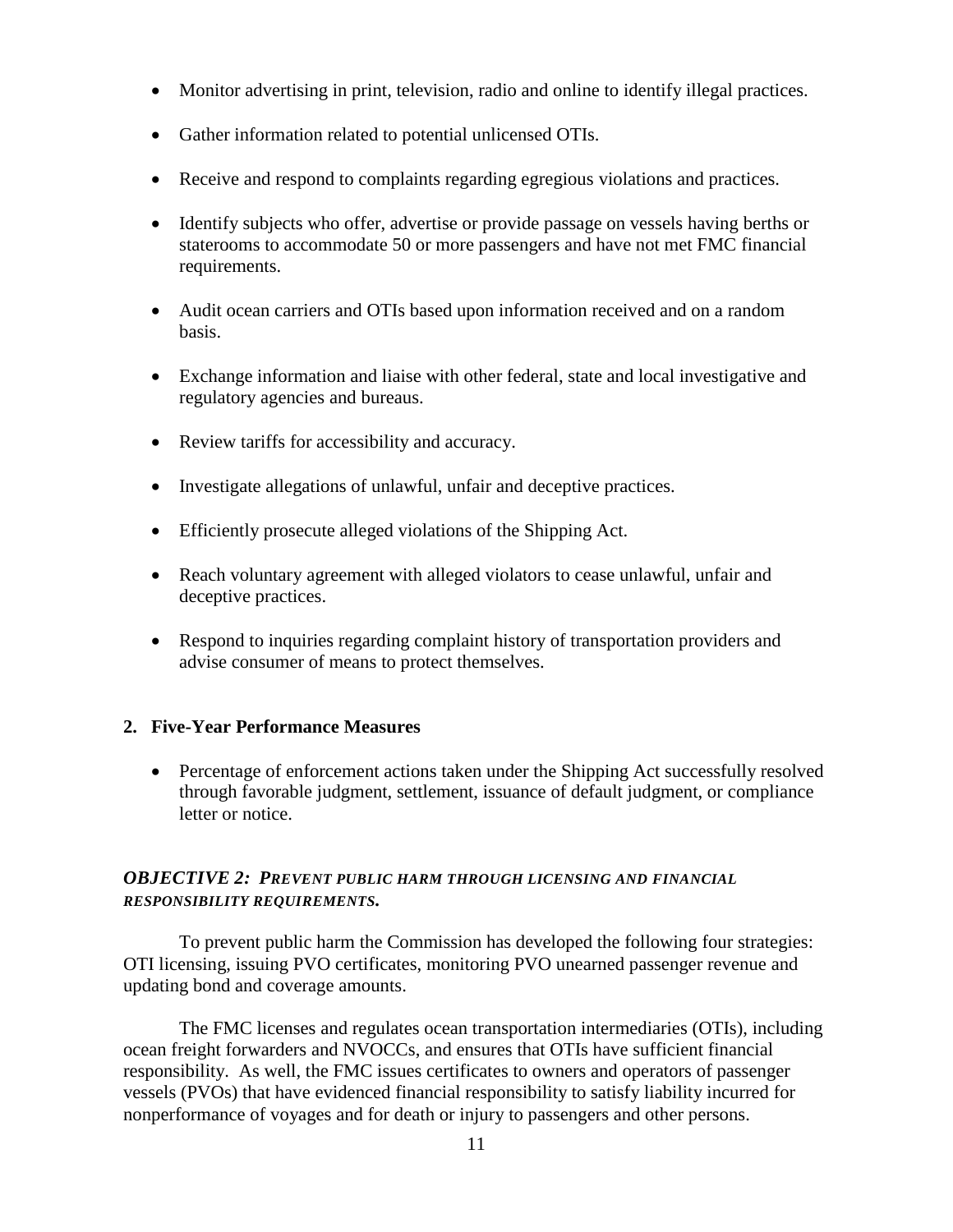## **1. Strategies**

The following strategies support the Commission's five year performance measures of tracking the expeditious review of OTI licensing applications and assuring cruise line operator compliance with FMC financial responsibility requirements.

- License OTIs with the requisite character, experience and financial responsibility.
- Issue PVO certificates to cruise line operators that have met regulatory requirements for proof of financial responsibility.
- Monitor PVO unearned passenger revenue (UPR) reports and conduct on-site review of PVOs' UPR receipts.
- Review and update OTI bonds and coverage amount.

## **2. Five-Year Performance Measures**

- Percentage of decisions on completed OTI license applications rendered within 60 calendar days, facilitating lawful operation of OTIs with the appropriate character and experience requirements.
- Percentage of cruise line operators examined during the year that have the full financial coverage required by regulation to protect against loss from non-performance or casualty.

## <span id="page-11-0"></span>*OBJECTIVE 3: ENHANCE PUBLIC AWARENESS OF AGENCY RESOURCES, REMEDIES AND REGULATORY REQUIREMENTS THROUGH EDUCATION AND OUTREACH.*

The Commission developed various educational and outreach strategies in support of this objective in assuring that the public is fully aware of their regulatory responsibilities and how the agency can be of service to them.

Protection of the public requires knowledge on the part of regulated parties and users of their services as to FMC regulatory requirements. As well, the public needs to be well informed of the services offered by the FMC and the remedies available in the event of noncompliance, injury or unresolved disputes.

#### **1. Strategies**

The following strategies aimed at enhancing public awareness include a specific focus on the performance measure of posting certain actions on the agency website within 5 days.

- Maintain an accessible presence in local regulated communities.
- Proactively educate regulated parties of regulatory requirements.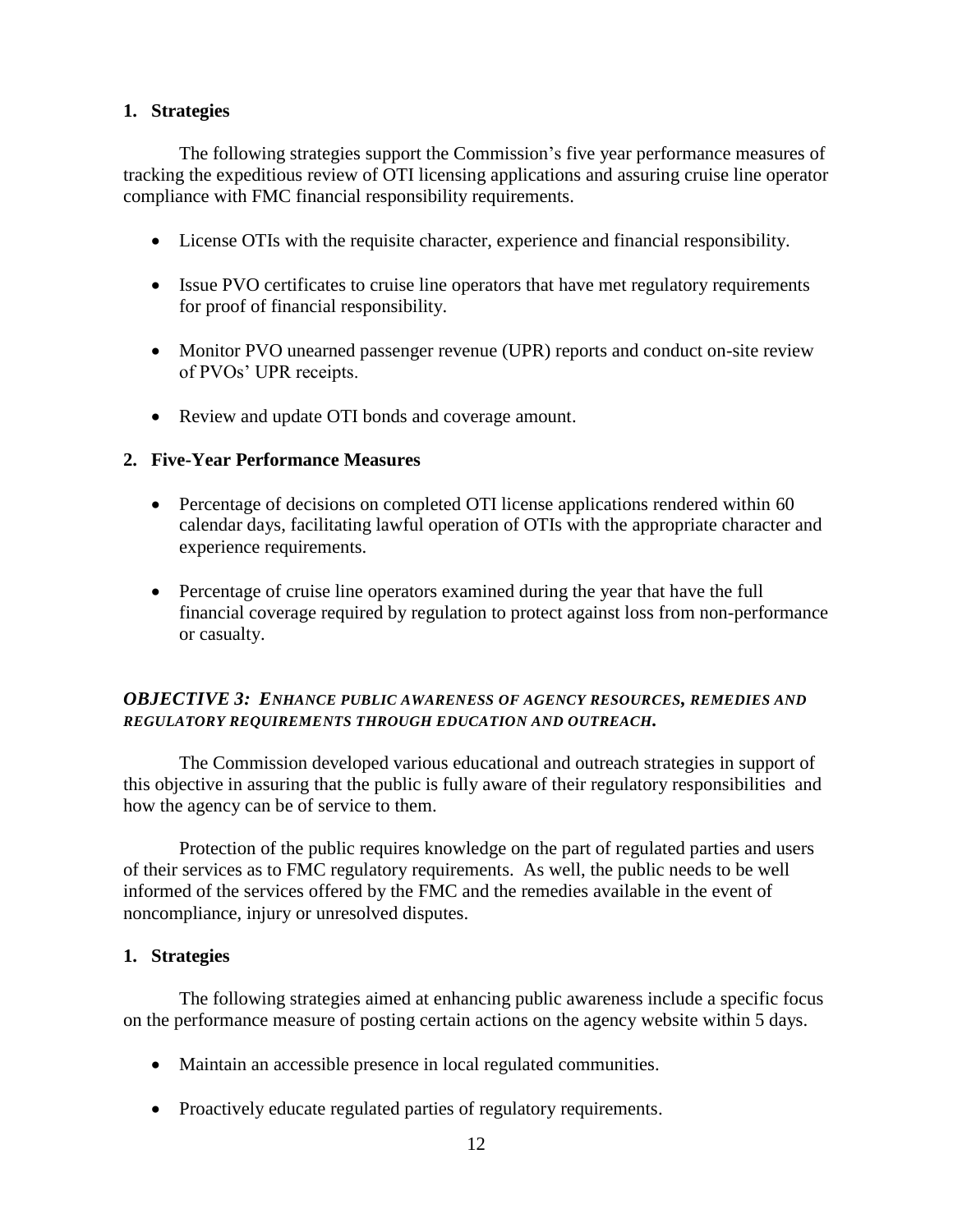- Maintain VOCC and NVOCC tariff location information on the agency website.
- Emphasize OTI requirements to new licensees by letter.
- Promote awareness of FMC licensing and financial requirements.
- Make available to the public key documents in all Commission formal proceedings through the Commission website.
- Create and produce brochures to educate industry and public about FMC requirements and services.
- Promote general awareness of resources available through Commission's website.
- Continuously expand and update information available to the public through the website, including list of licensed OTIs.

## **2. Five -Year Performance Measures**

.

• Percentage of key Commission issuances, orders and reports that are available through the Commission's website within 5 working days of receipt.

## <span id="page-12-0"></span>*OBJECTIVE 4: IMPARTIALLY RESOLVE INTERNATIONAL SHIPPING DISPUTES THROUGH ALTERNATIVE DISPUTE RESOLUTION AND ADJUDICATION.*

The following strategies carry out this objective of fostering ADR and adjudication as an efficient and least costly and contentious means of resolving shipping disputes. These strategies concern *ombuds* services, facilitating ADR, arbitration, and timely conduct of proceedings.

The Commission has several means by which the public or entities in the shipping industry may seek resolution of disputes or complaints. The Commission provides *ombuds* services to assist parties in resolving complaints informally through its office of Consumer Affairs and Dispute Resolution Services and its Area Representatives. Formal complaints of alleged Shipping Act violations may be filed for adjudication by an administrative law judge. Parties may seek the assistance of a trained neutral at any stage in a formal proceeding or in the first instance for resolution using ADR processes.

## **1. Strategies**

The following strategies were developed to timely resolve international shipping complaints using both formal and informal options at the Commission.

• Provide *ombuds* services to informally and timely resolve passenger vessel, household goods, and other shipper complaints.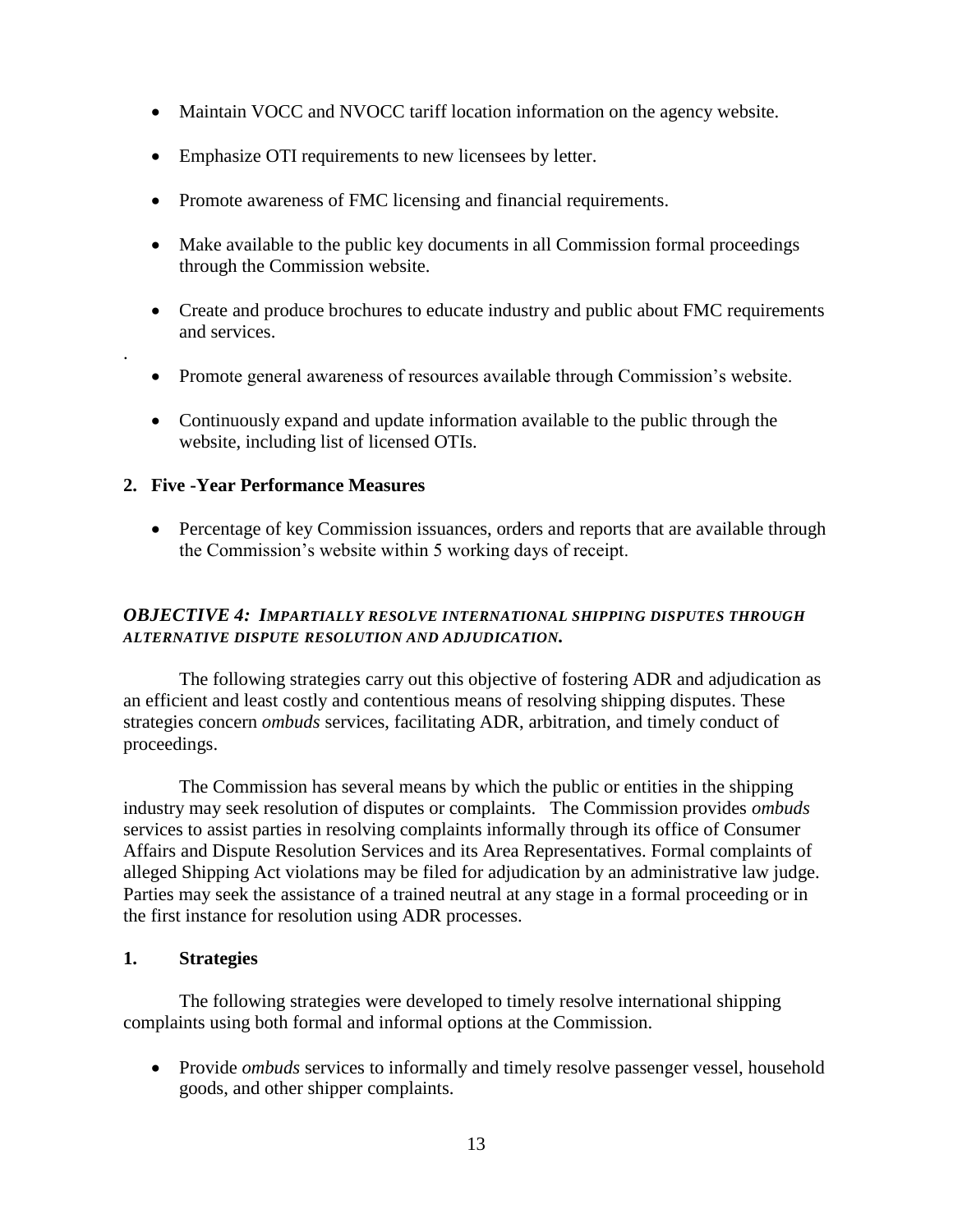- Provide facilitative ADR services to parties who request services of a trained neutral in timely resolving disputes and shipping problems that affect international ocean shipping.
- Adjudicate disputes under the jurisdiction of the agency through the administrative law judge (ALJ), with the possibility of appeal to the Commission, use of settlement officers and through arbitration.
- Timely conduct Commission proceedings so that litigants and industry can adjust behavior accordingly.

## **2. Five -Year Performance Measures**

- For FY 2012 2016: Number of cases opened and closed each fiscal year using *ombuds* and ADR services assisting consumers to recover goods or funds.
- For FY 2017 2018: Percentage of *ombuds* and ADR matters closed within 6 months of request for assistance.
- Percentage of formal complaints or Commission initiated orders of investigation will be completed within two years of filing or Commission initiation.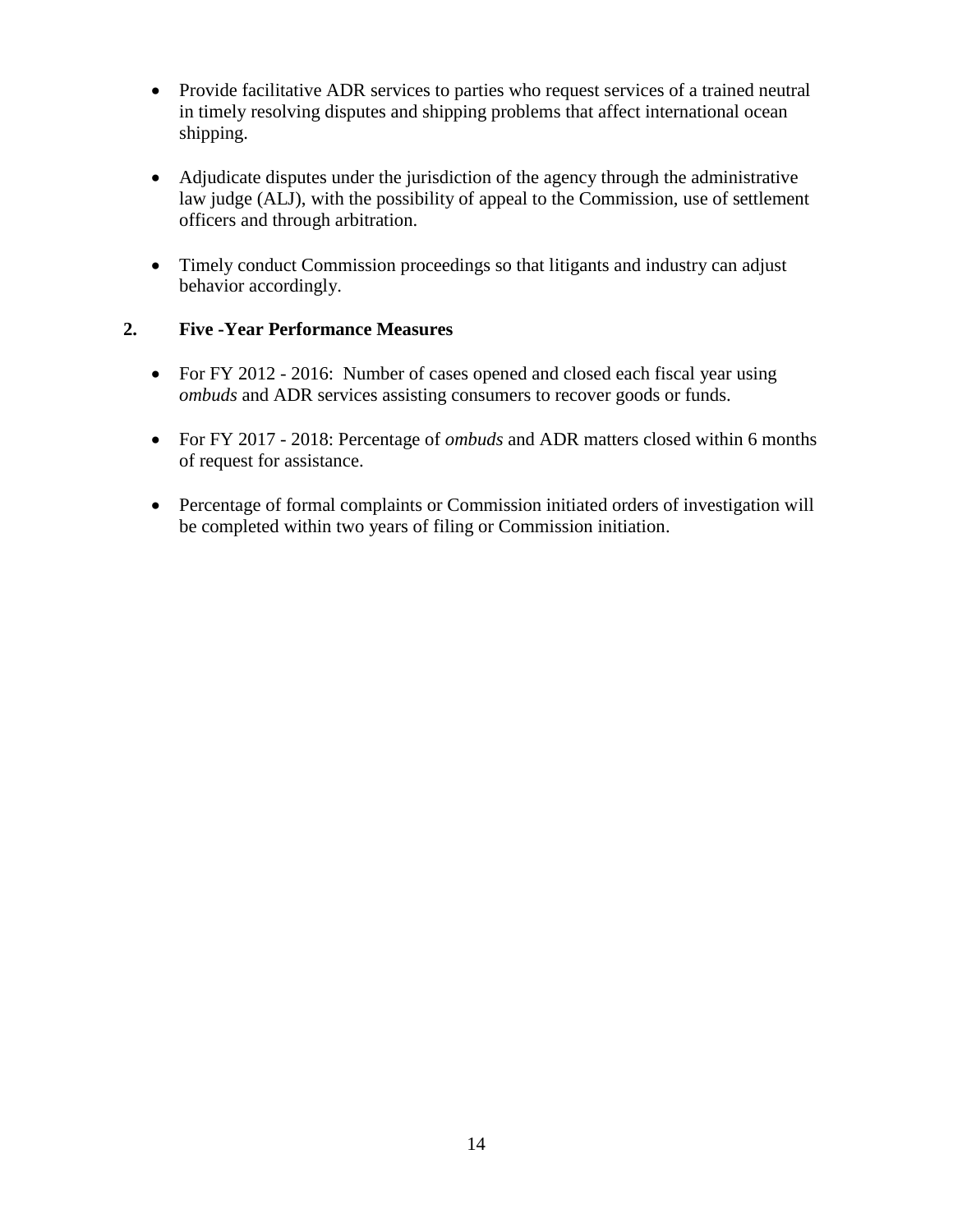#### <span id="page-14-0"></span>**Administrative Strategies in Support of Agency Objectives**

In pursuing its strategic goals of maintaining an efficient and competitive international transportation system and protecting the shipping public from unlawful, unfair and deceptive ocean transportation practices, the FMC recognizes the critical importance of providing effective, performance-oriented management and of ensuring that all resources allocated to its mission are wisely employed. Separate but linked plans and measurement mechanisms are in place for human capital, information technology and financial management at the Commission.

The Commission's ability to carry out its mission and serve its customers depends on having a well-trained, highly skilled, and flexible workforce. Critical to accomplishing the agency mission is a commitment to the principles of Equal Employment Opportunity (EEO), diversity and the implementation of EEO policies and objectives to enhance the quality of our work life and productivity of our workforce. The Commission's Office of Equal Employment Opportunity effectively carries out this mission.

The Commission's Human Capital Plan (for FY 2012 – 2017) aligns our human capital with our operational, information technology, and support processes in order to develop a performance-based organization. FMC's Human Capital Accountability Plan guides human capital decisions using data-driven information and results-oriented planning techniques. It will ensure human capital needs are carefully considered as part of the Commission's strategic planning and budgeting processes and will contribute to our mission success by monitoring and evaluating the progress and results of human capital goals, programs, and activities.

Planning is ongoing for use of information technology (IT) resources necessary to drive accomplishment of the Commission's strategic goals. Upon the publication of this plan in final, the Commission will have in place a 2014-2018 IRM Strategic Plan. The Commission is committed to an integrated approach to IT capital planning and investment control — both of which are driven by the Commission's Strategic Plan and its need to meet mission objectives in an efficient, transparent, and effective manner. Information technology planning is driven by programmatic needs of the Commission.

Financial systems are monitored and audited annually as required by the Federal Manager's Financial Integrity Act of 1982, the Chief Financial Officers Act of 1990 (CFO Act), as amended, and the Government Management Reform Act (GMRA) of 1994 and reported annually through the Performance and Accountability Report. The Federal Managers' Financial Integrity Act (FMFIA) of 1996 requires that agencies establish controls that reasonably ensure that obligations and costs comply with applicable law; assets are safeguarded against waste, loss, unauthorized use, or misappropriation; and revenues and expenditures are properly recorded and accounted for. It requires the agency head to provide an assurance statement of the adequacy of management controls and conformance of financial systems with Government standards. As well, the CFO Act mandates annual audits of the Commission's internal controls systems. The Commission is committed to maintaining an unqualified audit opinion on audits of its Annual Financial Statements. Further, the Commission is committed to addressing matters identified through the Financial Statement Audits involving internal controls and operations considered material weaknesses. By carefully and closely monitoring all of its operational programs, personnel needs, planning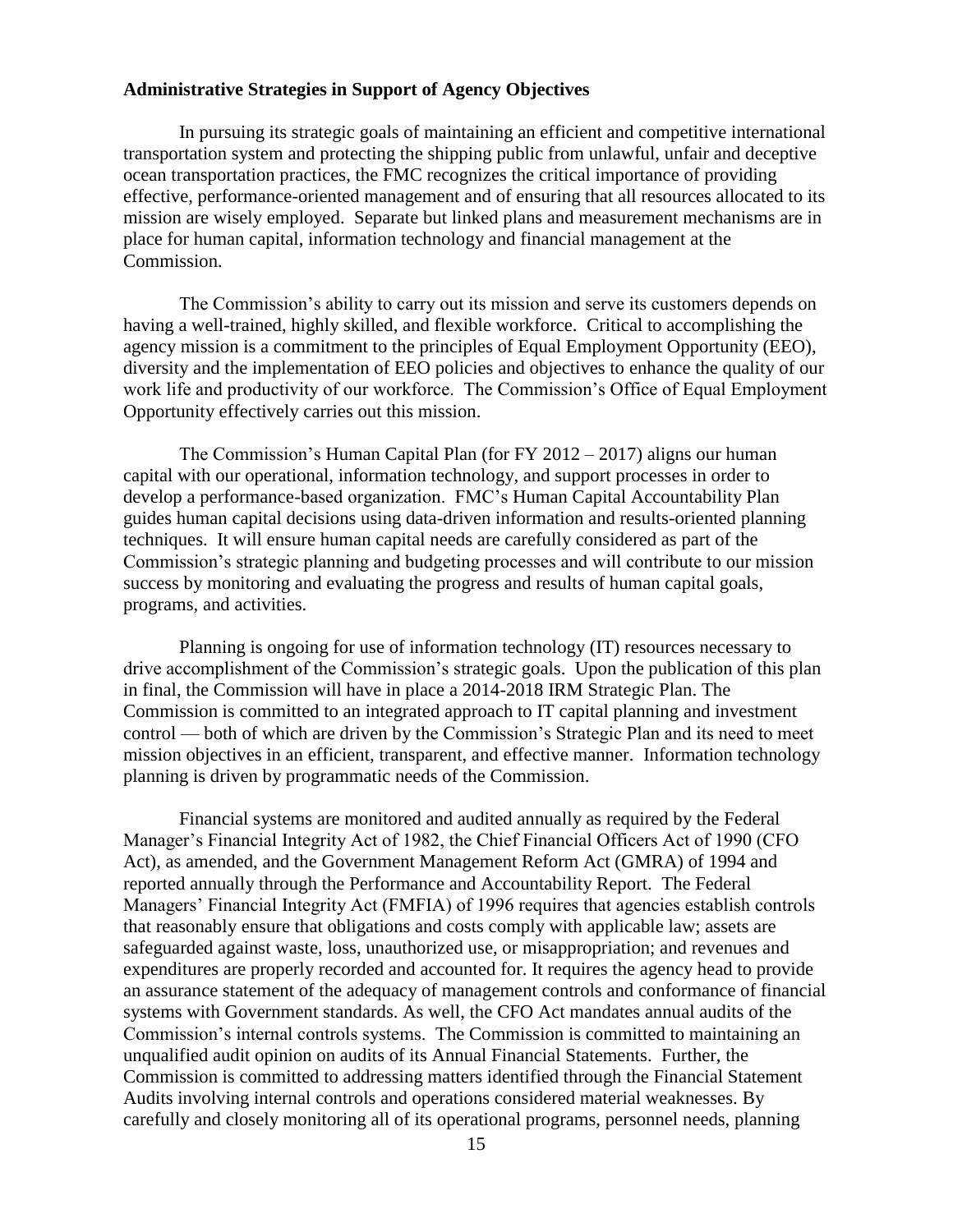processes, financial and procurement practices, and vital support activities, the agency strives to ensure that its strategic goals are not only being met – but being advanced in ways that make the most productive, efficient, and sustainable use of the scarce resources with which it has been entrusted.

## **1. Strategies**

The FMC realizes the critical importance of the administrative component of the agency in support of agency strategic goals, objectives and performance measures. The following strategies addressing budget, planning, human resources, procurement and IT were developed to assure an effective administrative support program within the FMC.

- Develop annual budget directly linked to strategic and annual performance plans for submission to the Congress and OMB.
- Annually measure performance as established in the strategic plan and assess the efficacy of performance measures for preparation of the annual performance plan.
- Identify and alleviate current and future skill gaps by fostering human resources management principles, including recruitment and placement, position classification and pay administration, occupational safety and health, employee assistance, employee relations, workforce discipline, performance management and incentive awards, employee benefits, career transition, retirement, employee development and training, personnel security, and equal employment opportunity.
- Promote economy and efficiency by detecting waste, fraud and abuse in the agency's programs via auditing agency operations.
- Increase energy efficiency by implementing environmental programs throughout agency operations, including reducing green house gases, recycling waste and conservation of resources.
- Ensure program compliance with various rules and regulations regarding such areas as forms clearance, Paperwork Reduction, Small Business Paperwork Reduction Act, and other federally required reports and submissions.
- Execute financial management policies and programs, manage agency appropriations, administer internal control systems for agency funds, travel and cash management, and coordinate with contractors who provide accounting and payroll services.
- Monitor performance to ensure the agency's program operations are effectively, efficiently, and sustainably supported via telecommunications, procurement of administrative goods and services, property management, space, printing and copying, mail and records services, facilities and equipment maintenance, and transportation.
- Provide guidance to staff regarding administrative matters, including procurement, personnel and contracting issues.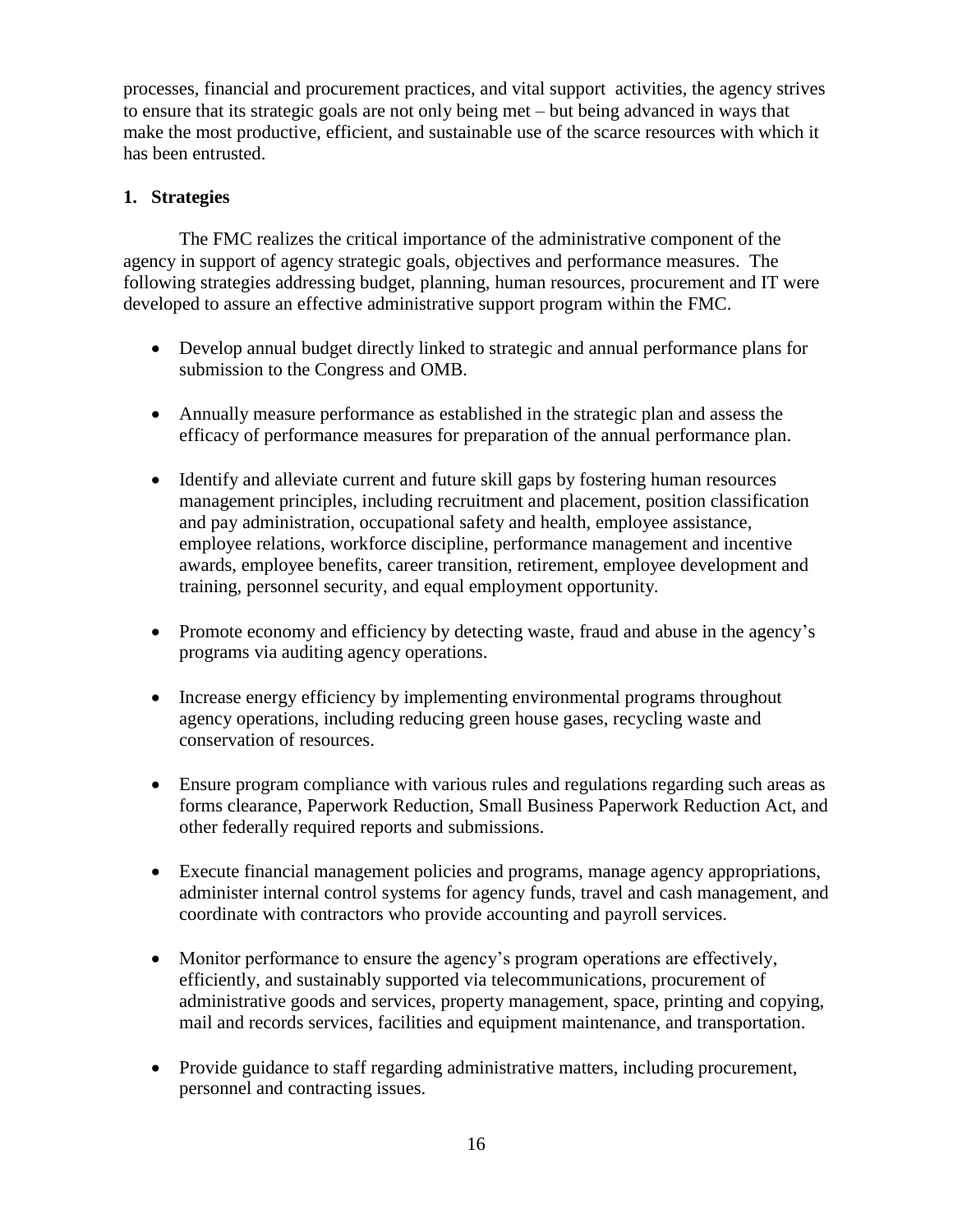Utilize technology and IT expertise to streamline the agency's work processes and enhance the productivity and efficiency of the workforce to support the needs of the Commission.

## **Factors Affecting the Achievement of Goals**

<span id="page-16-0"></span>The FMC is a small agency that has established considerable in-house expertise in the legal, economic and organizational aspects of international liner shipping and the inter-modal movement of ocean cargo. That expertise allows the FMC to effectively pursue its goals of maintaining a competitive international ocean transportation system and protecting the public from unlawful, unfair and deceptive practices efficiently at a very modest cost to the taxpayer and with a minimum regulatory burden on stakeholder industries.

A significant challenge facing the agency is the potential reduction in its operating budget. Given that the predominant portion of the agency's costs is salaries, reductions in payroll through attrition or furloughs (as is the case in FY 2013) may be inevitable. The agency will continue to be seriously hampered in making necessary IT improvements.

In spite of the above fiscal austerity, the agency will need to maintain its relevant expertise through the recruitment, training and retention of highly qualified attorneys, economists, industry specialists, and information technology experts. The importance of the recruitment and retention issue is likely to increase as the agency's experienced personnel reach retirement age, and in the face of competition from other federal agencies seeking to replace their retiring personnel.

Addressing the use of information technologies is one way in which the FMC is able to do more with less. The increasing importance of information technologies results not only from its contribution to the agency's ability to collect and process information more efficiently and accurately, but also because of the agency's need to keep up with the electronic-business practices of the industries it regulates. Greater use of information technology also helps make many of the aspects of licensing, certification and information filing simpler and easier to accomplish for the agency's stakeholders. IT is critical to the maintenance and effective use of various key agency databases.

The security of agency databases and confidential business reports and associated documents filed with the FMC has received increasing attention in recent years. Enhanced and extended applications of information technologies helps ensure that security.

The FMC regulates international ocean liner transportation, and is also involved, through its regulation of marine terminal operators, with aspects of the intermodal movement of ocean cargo in the U.S. In addition, foreign-based ocean transportation intermediaries are subject to statutory bonding requirements under FMC jurisdiction. To the extent that there are changes in the regulatory treatment of international liner operations by foreign governments, as was the case in Europe beginning in late 2008 with the FMC's publication of its *Study of the 2008 Repeal of the Liner Conference Exemption from European Union Competition Law*, the agency will continue to monitor such changes and the likely effect of such changes on U.S. trades. Over time, and depending on their actual impacts, regulatory changes in other